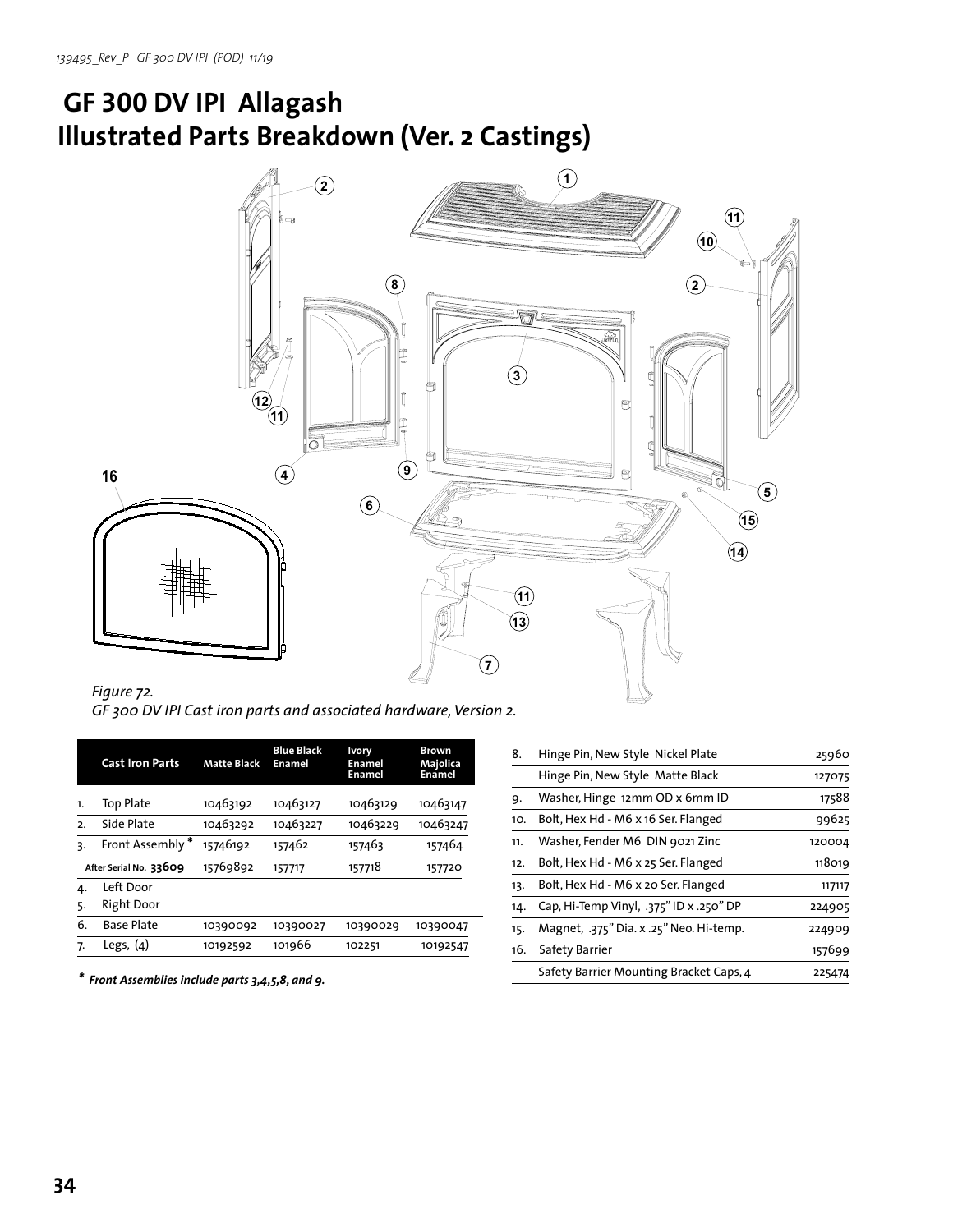

*Figure 73. GF 300 DV IPI Valve Assembly and IFC Components.* 

| Part No. | Description                               |
|----------|-------------------------------------------|
| 117917   | Screw, #8 x 1/2" SL Blk Oxide             |
| 224904   | Valve Bracket                             |
| 118214   | Screw, #8x 1/4" Taptite                   |
| 222292   | Elbow, 90° Brass 3/8 NTP x 3/8" Dia.      |
| 224972   | Valve w/ Manual Regulator - NG, 50%TD     |
| 224795   | Manual Regulator - LP, 50%TD              |
| 224914   | Regulator w/ Stepper Motor / NG, 50% TD   |
| 224915   | Regulator w/ Stepper Motor / LP, 50% TD   |
| 117951   | Wire Strain Relief, Heyco 7P-2 Lg         |
| 157492   | Power Cord, 18 AWG Grounded - 10 ft.      |
| 157265   | Replacement Back-up Battery Box (4 AA)    |
| 118257   | Hook & Loop Tape, 1" wide - Self adhesive |
| 224794   | Connector, 2 Pin / IPI Burner             |
| 118055   | Kepnut, M4 Ext. Tooth Lockwasher          |
| 158130   | Proflame 2 IFC Control Board, Complete    |
| 224911   | <b>IFC Mounting Plate</b>                 |
|          |                                           |

| No. | Part No.  | Description                                     |
|-----|-----------|-------------------------------------------------|
| 14. | 22477092  | <b>Control Bracket</b>                          |
| 15. | 117975    | Wing Nut, M6 Zinc                               |
| 16. | 224145    | Magnetic Catch - Push to open                   |
| 17, | 9962      | Bolt, Hex Hd Serr Flng M6 x 10mm                |
| 18. | 117588    | Hinge Washer, M6 - 12mm OD x 6mm ID             |
| 19. | 22476992  | <b>Control Door</b>                             |
| 20. | 224952    | Instruction Label, Control Door - GF IPI Series |
| 21. | 220703    | Rocker Switch, SPDT - Plain                     |
| 22. | 120517    | Rocker Switch, SPST - Plain                     |
| 23. | 129154    | Terminal Block, 2 Pole - 77 Series              |
| 24. | 117921    | Screw, Pan Hd Ph M4 x 12mm Blk Oxide            |
| 25. | 224781    | Control Faceplate, Silkscreened - GF IPI Series |
| 26. | 157493    | Replacement IPI Wire Harness - GF IPI Series    |
| 27. | 157494    | <b>Replacement Burner Control Wire Harness</b>  |
| 28. | 157495    | Replacement Multifunction Remote / Black        |
| 29. | 223951BKP | Replacement Remote Wall Bracket / Black PC      |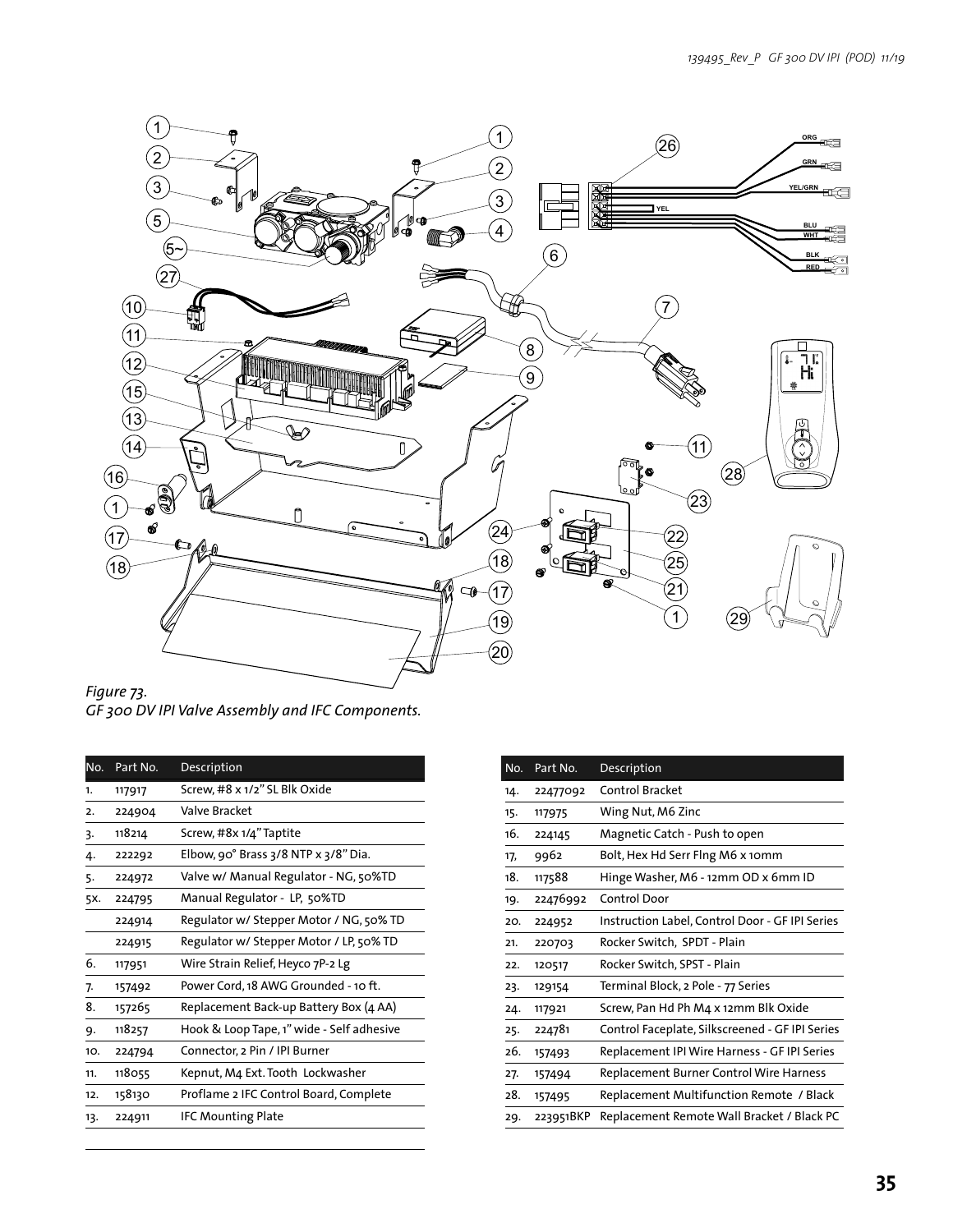

## *Figure 74. GF 300 DV IPI Pilot & Burner assembly and associated hardware.*

| No. | Part No. | <b>Description</b>                             | No. | Part No. | Description                                  |
|-----|----------|------------------------------------------------|-----|----------|----------------------------------------------|
| 1.  | 117917   | Screw 8 x 12 1/2 SL Blk Oxide                  | 13. | 224909   | Gasket, Burner Venturi, Steel Burner         |
| 2.  | 22495092 | Air Deflector, Max Vent, Rear                  | 14. | 225338   | Venturi Tube Weldment                        |
| 3.  | 22494992 | Air Deflector, Max Vent, Side                  | 16. | 117968   | Nut, M6 Serrated Flange plain                |
| 4.  | 22494892 | Air Deflector, Min Vent, Rear                  | 17. | 220946   | Orifice, #40 / NG                            |
| 5.  | 22494692 | Air Deflector, Min Vent, Side                  |     | 129804   | Orifice, 1.40mm / LP                         |
| 6.  | 22475192 | Burner Skirt                                   | 18  | 223231   | Orifice Holder, 12.5" Tube                   |
| 7.  | 118218   | Screw, 8 x 1.5" SL Zinc                        | 19. | 222280   | Gasket, Drop In Orifice Holder               |
| 8.  | 224785   | Pilot, NG/LP, Dual-Fuel Convertible Flame Hood | 20. | 117975   | Nut, Wing M6 Zinc                            |
| 9.  | 224791   | Spacer, PSE Pilot, .188", GF Series IPI Stoves | 21. | 221182   | Gasket, Flat, 1" x 5.75"                     |
| 10. | 129670   | Gasket, Pilot Assembly                         | 22. | 224758   | Handle, Air Shutter                          |
| 11. | 157604   | Burner Assembly, includes #12, 13, 14, & 24    | 23. | 224903   | Air Shutter Assembly - .75" Adjustment Range |
| 12. | 225018   | Burner Retainer, Left & Right                  | 24. | 9962     | Bolt, Hex HD Serr. Flng, M6 x 10mm           |
|     |          |                                                |     |          |                                              |